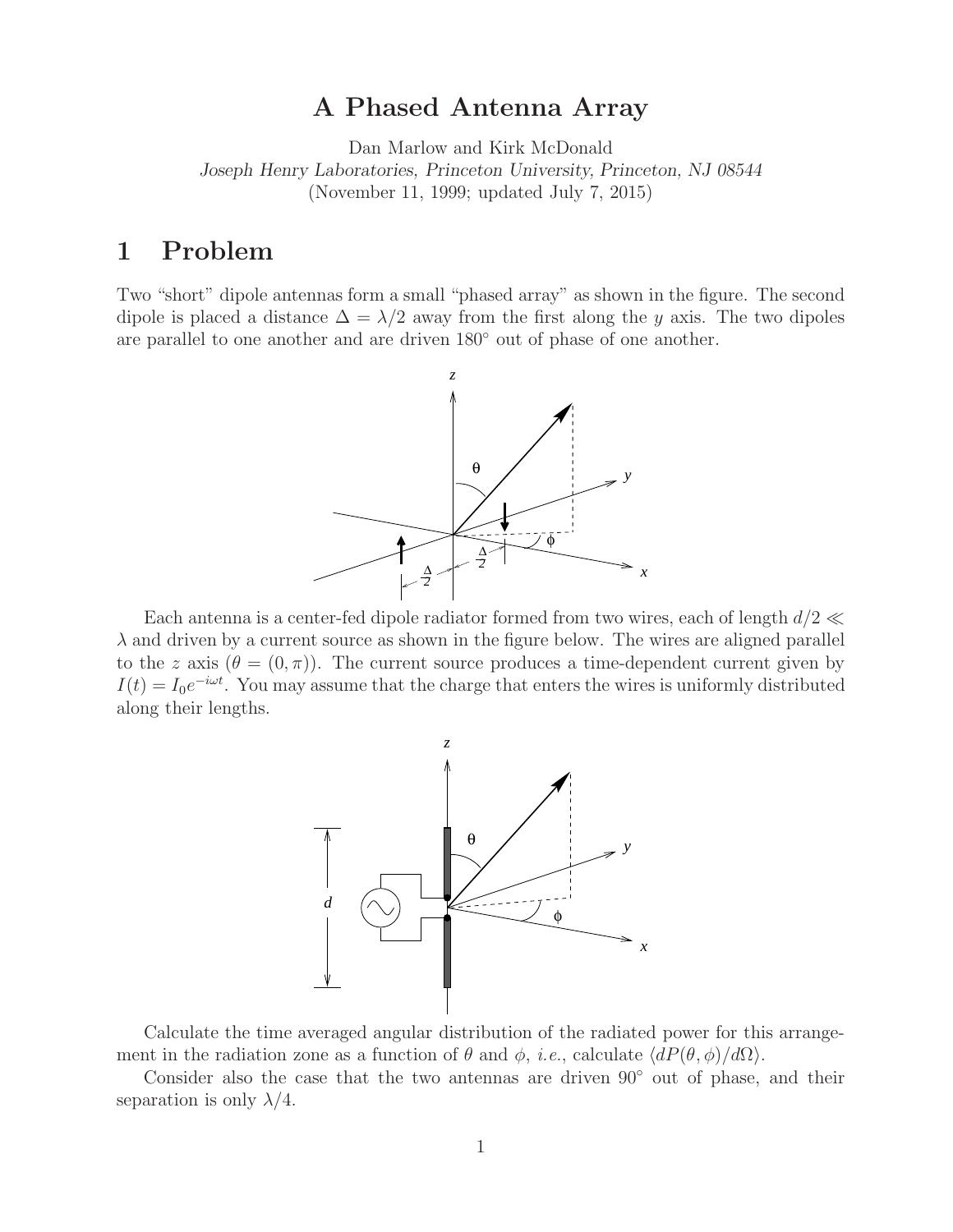## **2 Solution**

#### **2.1 Radiation Pattern**

The amplitude  $A_0$  of the radiation from a single "short" antenna varies with angle as  $\sin \theta$ . The (time-averaged) radiated power has angular distribution,

$$
\frac{dP_1(\theta,\phi)}{d\Omega} = A_0^2 \sin^2 \theta. \tag{1}
$$

We first discuss the angular distribution of the two-antenna system, then return to the issue of the normalization of eq. (1).

Consider two antennas separated in space by vector distance **L**, and operated with phase difference  $\delta\varphi_0$  between them. When viewed by a distant observer along direction  $\hat{\mathbf{n}}$ , the path length difference of the radiation of the two antennas to the observer is  $\hat{\mathbf{n}} \cdot \mathbf{L}$ . The total phase difference between the radiation from the two antennas is therefore,

$$
\delta\varphi = 2\pi \frac{\hat{\mathbf{n}} \cdot \mathbf{L}}{\lambda} + \delta\varphi_0.
$$
 (2)

The total amplitude of the radiation from the two antennas is,

$$
A = A_0 \sin \theta (1 + e^{i\delta \varphi}) = 2A_0 e^{i\delta \varphi/2} \sin \theta \cos \frac{\delta \varphi}{2}.
$$
 (3)

The (time-averaged) radiated power from the two antennas is then,

$$
\frac{dP_2}{d\Omega} = |A^2| = 4A_0^2 \sin^2 \theta \cos^2 \frac{\delta \varphi}{2} = 4A_0^2 \sin^2 \theta \cos^2 \left(\pi \frac{\hat{\mathbf{n}} \cdot \mathbf{L}}{\lambda} + \frac{\delta \varphi_0}{2}\right). \tag{4}
$$

In the present example,  $\mathbf{L} = \Delta \hat{\mathbf{y}} = \lambda \hat{\mathbf{y}}/2$ ,  $\delta \varphi_0 = \pi$ , and, of course,  $\hat{\mathbf{n}} = \sin \theta \cos \phi \hat{\mathbf{x}} + \hat{\mathbf{y}}$  $\sin \theta \sin \phi \hat{\mathbf{y}} + \cos \theta \hat{\mathbf{z}}$ , so that,

$$
\frac{dP_2(\theta,\phi)}{d\Omega} = 4A_0^2 \sin^2 \theta \cos^2 \left(\frac{\varphi_0}{2} + \frac{\pi \Delta}{\lambda} \sin \theta \sin \phi\right)
$$
  
\n
$$
= 4A_0^2 \sin^2 \theta \left[\cos^2 \frac{\delta \varphi_0}{2} \cos^2 \left(\frac{\pi \Delta}{\lambda} \sin \theta \sin \phi\right) + \sin^2 \frac{\delta \varphi_0}{2} \sin^2 \left(\frac{\pi \Delta}{\lambda} \sin \theta \sin \phi\right)\right]
$$
  
\n
$$
- \frac{1}{2} \sin \delta \varphi_0 \sin \left(\frac{2\pi \Delta}{\lambda} \sin \theta \sin \phi\right)
$$
  
\n
$$
= 4A_0^2 \sin^2 \theta \sin^2 \left(\frac{\pi}{2} \sin \theta \sin \phi\right).
$$
 (5)

In the horizontal plane  $(\theta = \pi/2)$ , the (time-averaged) radiation pattern is,

$$
\frac{dP_2(\pi/2,\phi)}{d\Omega} = 4A_0^2 \sin^2\left(\frac{\pi}{2}\sin\phi\right). \tag{6}
$$

This vanishes for  $\phi = 0^{\circ}$ , 180°, and is maximal when  $\phi = \pm 90^{\circ}$ . That is, the radiation is preferentially emitted along the y axis, the axis of the antenna array.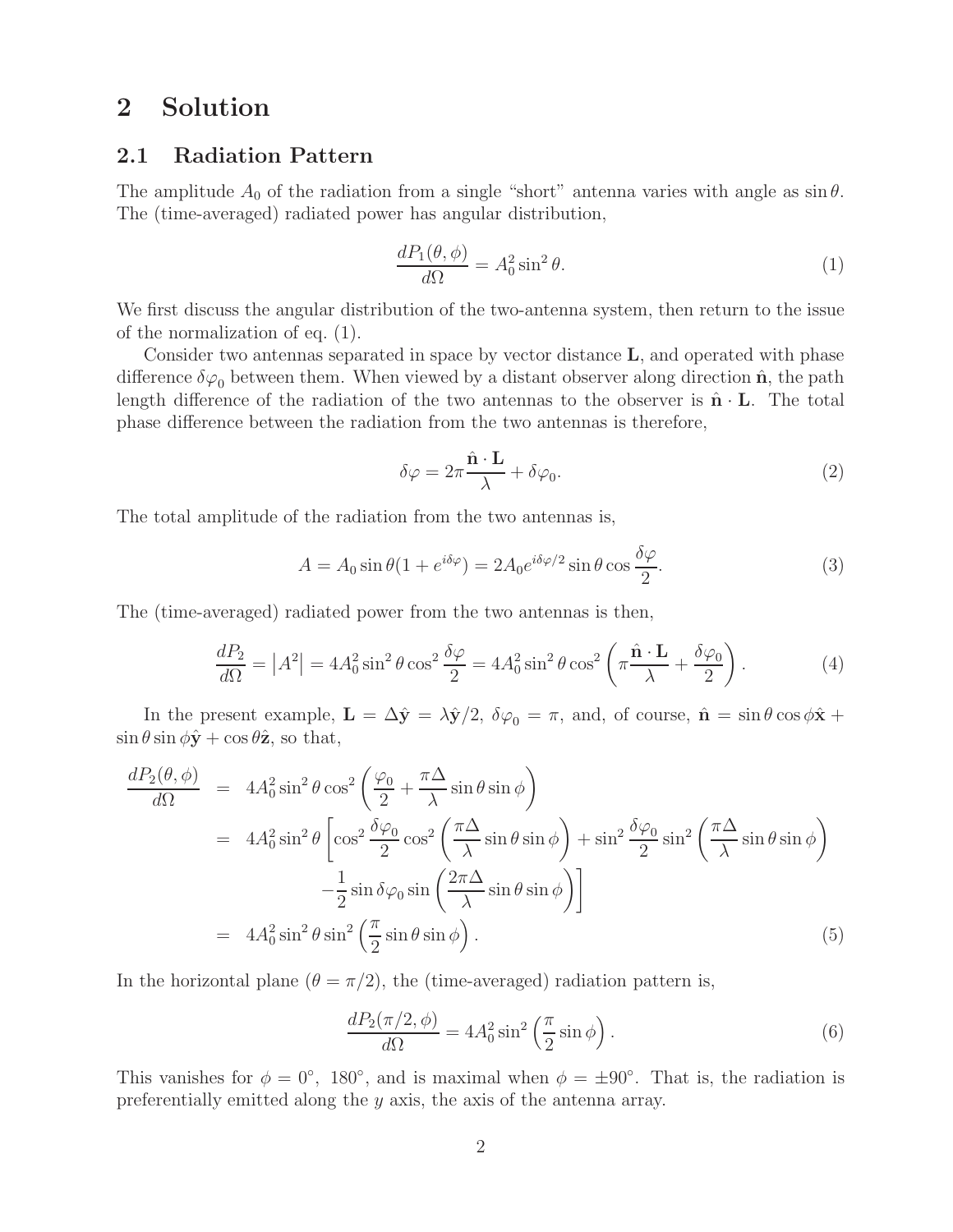#### **2.2 Normalization**

The total, time-average radiated power from a single antenna follows from eq. (1) as,

$$
P_1 = \int \frac{dP_1}{d\Omega} d\Omega = A_0^2 \int \sin^2 \theta \, d\Omega = \frac{8\pi}{3} A_0^2 = 8.38 A_0^2 \equiv P_0. \tag{7}
$$

The total, time-average radiated power from the two antennas follows from eq. (5) as,

$$
P_2 = \int \frac{dP_2}{d\Omega} d\Omega = 4A_0^2 \int \sin^2 \theta \sin^2 \left(\frac{\pi}{2} \sin \theta \sin \phi\right) d\Omega = 19.30 A_0^2 = 2.30 P_0,
$$
 (8)

where the integral was evaluated using WolframAlpha.

If the total power that could be delivered to the two antennas is just  $2P_0$ , then eq. (5) should be renormalized by the factor  $2/2.30 = 0.87$ . The need for such a factor indicates that the two antennas interact with one another, and the radiation of one affects the behavior of the other. This effect is said to be due to the mutual inductance of the two antennas (which quantity won't be pursued further here).<sup>1</sup>

We do consider a related issue: Supposing the total drive power available is  $P_0$ , what is the improvement in the power radiated into the most favorable direction by the use of two antennas compared to just one?

From eq. (1), the maximum radiated power occurs for  $\theta = \pi/2$ ,

$$
\frac{dP_{1,\text{max}}}{d\Omega} = A_0^2. \tag{9}
$$

If the total drive power for both antennas is only  $P_0$ , eq. (5) must be renormalized by  $1/2.30$ = 0.43, Then, the peak radiated power, at  $\theta = \pi/2$ ,  $\phi = \pm \pi/2$  is,<sup>2</sup>

$$
\frac{dP_{2,\text{max}}}{d\Omega} = 1.74A_0^2 = 1.74 \frac{dP_{1,\text{max}}}{d\Omega} \,. \tag{10}
$$

# **2.3** Two Antennas with  $\Delta = \lambda/4$ ,  $\varphi_0 = \pi/2$

If  $\mathbf{L} = \lambda \hat{\mathbf{y}}/4$  and  $\varphi_0 = \pi/2$ , the time-average radiation pattern of the two antennas follows from eq.  $(5)$  as,

$$
\frac{dP_2(\theta,\phi)}{d\Omega} = = 2A_0^2 \sin^2 \theta \left[ 1 - \sin\left(\frac{\pi}{2}\sin\theta\sin\phi\right) \right].
$$
\n(11)

The total, time-average radiated power from the two antennas follows from eq. (11) as,

$$
P_2 = \int \frac{dP_2}{d\Omega} d\Omega = \frac{16\pi}{3} A_0^2 = 2P_0.
$$
 (12)

<sup>&</sup>lt;sup>1</sup>In case the sources are excited atoms or other unstable particles, if they are sufficiently close to one another the effect of their mutual interaction is to reduce the particles' lifetimes. See R.H. Dicke, *Coherence in Spontaneous Radiation Processes*, Phys. Rev. **93**, 99 (1954),

http://kirkmcd.princeton.edu/examples/QED/dicke\_pr\_93\_99\_54.pdf

<sup>&</sup>lt;sup>2</sup>Similarly, if the total drive power is  $2P_0$ , the renormalization factor is  $2/2.30 = 0.87$ , and  $dP_{2,\text{max}}/d\Omega =$ 3*.*48 *dP*1*,*max*/d*Ω.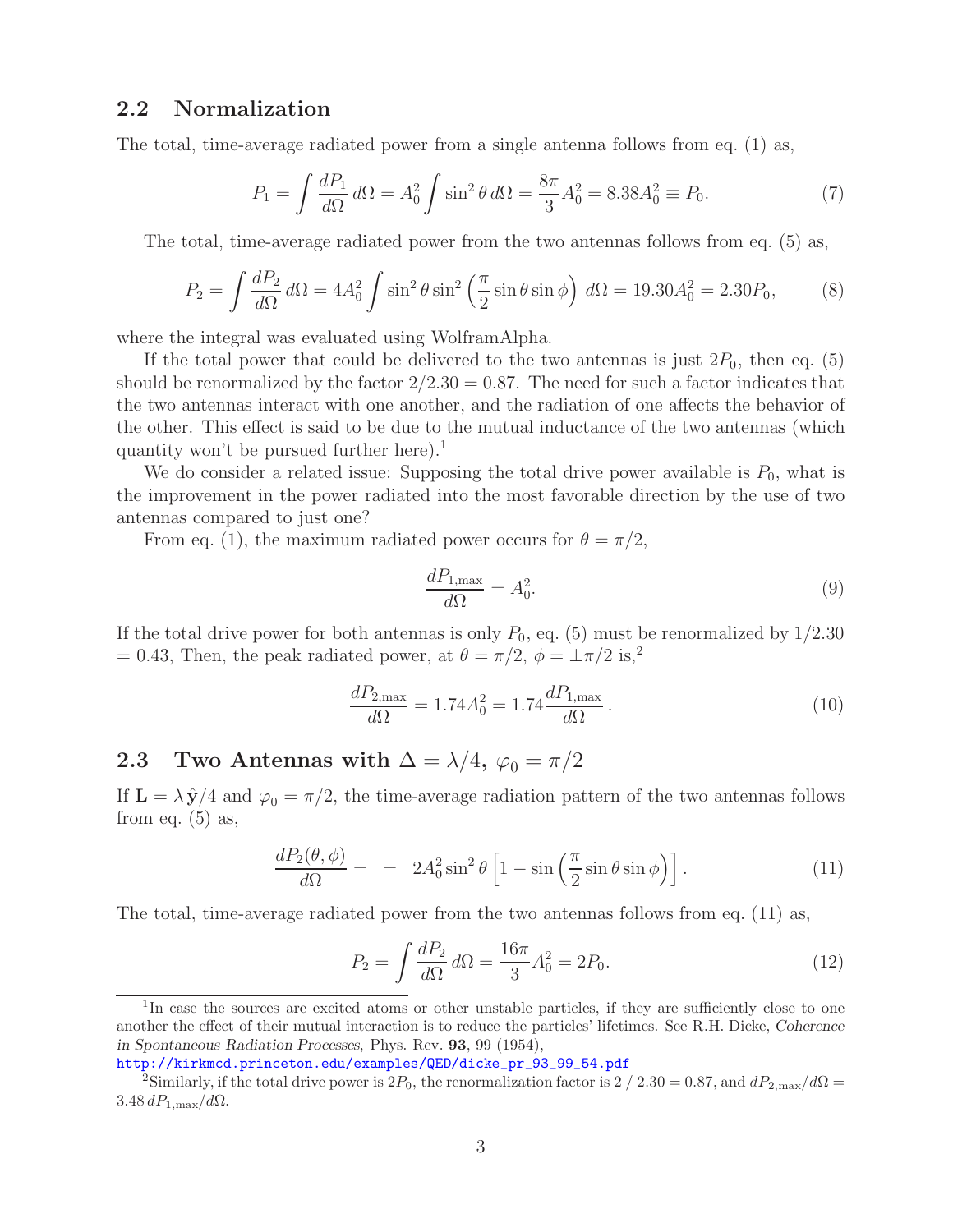In this case, there is no mutual interaction between the antennas, such that the power radiated by the coherent superposition of the two antennas equals the sum of their individual powers, which result also applies to incoherent superposition. As such, this famous case may lead to the incorrect impression that coherent superpostion can be applied without a renormalization factor, such that in general the power radiated by the pair of antennas is greater than their total drive power.

If the total available drive power is only  $P_0$ , then eq. (11) is renormalized by a factor of 1/2, and the peak radiated power occurs for  $\theta = \pi/2$ ,  $\phi = -\pi/2$ , with,

$$
\frac{dP_{2,\text{max}}}{d\Omega} = 2A_0^2 = 2\frac{dP_{1,\text{max}}}{d\Omega} \,. \tag{13}
$$

### Appendix: Radiated Power *vs.* Terminal Current  $I_0$

For completeness, we relate  $A_0^2$  to the current  $I_0$  at the antenna terminals by considerations of a single antenna. The total radiated power is given by an appropriate version of Larmor's formula (in Gaussian units),

$$
P = \frac{2\ddot{p}^2}{3c^3} = \frac{2\omega^4 p^2}{3c^3},\tag{14}
$$

where p is the dipole moment and  $\omega$  is the frequency. The time-averaged power is then,

$$
\langle P \rangle = \frac{\omega^4 p_0^2}{3c^3},\tag{15}
$$

The angular distribution varies as  $\sin^2 \theta$ , and so must be,

$$
\left\langle \frac{dP}{d\Omega} \right\rangle = \frac{\omega^4 p_0^2 \sin^2 \theta}{8\pi c^3}.
$$
\n(16)

The hint is that the charge distribution  $\rho(z,t) = \rho_0(z)e^{-i\omega t}$  is actually uniform in each wire of the antenna:  $\rho_0(0 < z < d/2) = \rho_0 = \text{constant}$ . Of course,  $\rho_0(-z) = -\rho_0(z)$ . The dipole moment is,

$$
p_0 = \int_{-d/2}^{d/2} \rho z dz = \frac{\rho_0 d^2}{4}.
$$
 (17)

To get  $\rho_0$ , we must relate the charge to the current, which is usefully done via the continuity equation,  $\nabla \cdot \mathbf{j} = -\rho$ . For our one-dimensional problem, this can be re-expressed as,

$$
\frac{\partial I}{\partial z} = -\dot{\rho} = i\omega \rho_0 e^{-i\omega t} \qquad (0 < z < d/2),\tag{18}
$$

which integrates to,

$$
I(z,t) = C(t) + i\rho_0 \omega z e^{-i\omega t} \qquad (0 < z < d/2).
$$
 (19)

Now,  $I(d/2) = 0$ , so  $C(t) = -i\rho_0 \omega(d/2)e^{-i\omega t}$ , and,

$$
I(z,t) = -\frac{i\rho_0 \omega d}{2} \left( 1 - \frac{2z}{d} \right) e^{-i\omega t} \qquad (0 < z < d/2). \tag{20}
$$